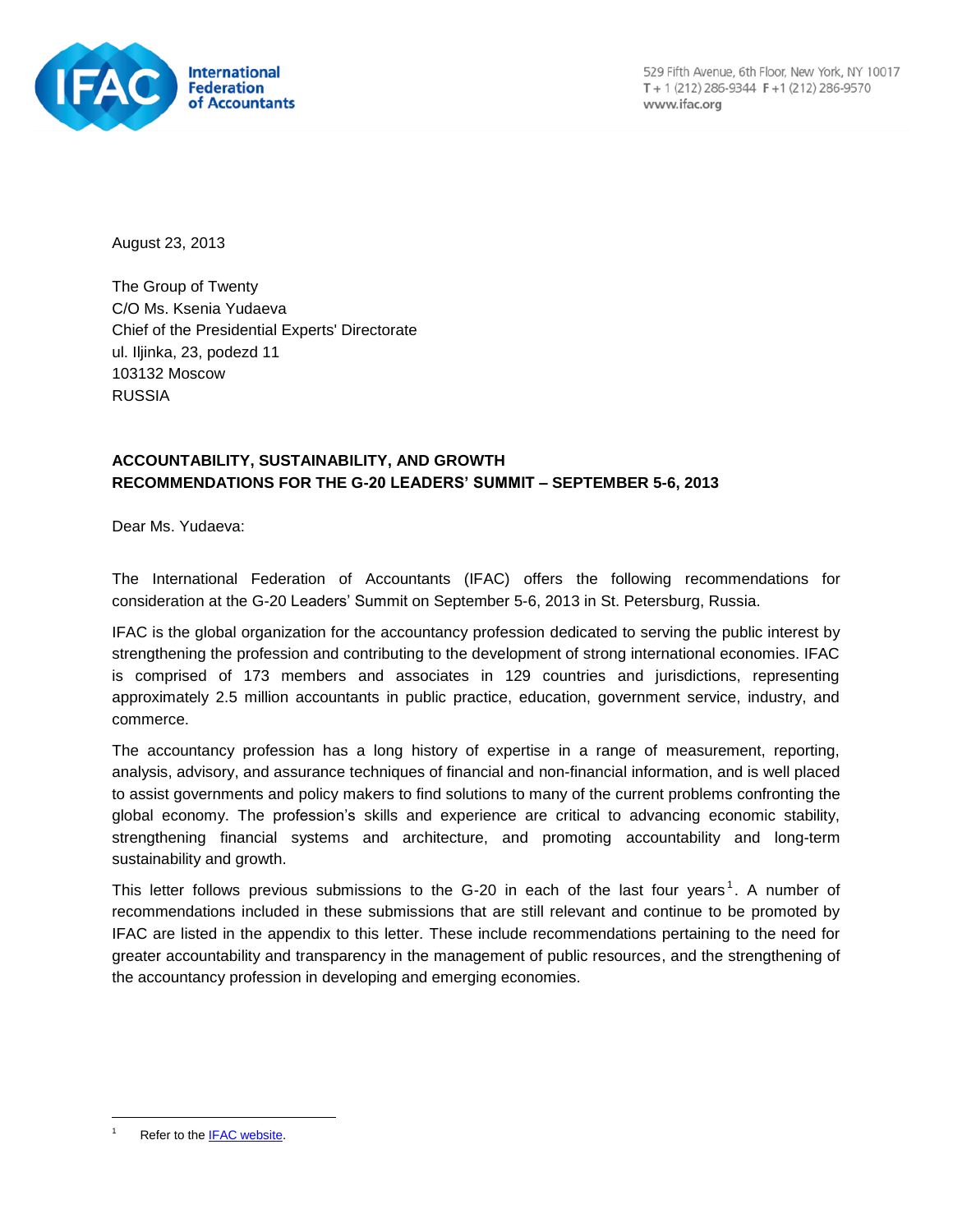

## **Priorities of the Russian Presidency of the G-20**

The following recommendations focus on actions aimed at promoting accountability, sustainability, and growth, and are primarily directed toward the stated priority of the Russian presidency of the G-20: growth through trust and transparency.

The trust and transparency required to promote accountability, sustainability, and growth and to overcome the current serious global economic problems must be consistently encouraged at the international level by G-20 countries.

IFAC believes that G-20 countries should consider directing attention toward at least four specific areas that would inspire greater levels of trust and transparency. They are: the adoption and implementation of globally accepted, high-quality international standards and requirements across all key aspects of the financial sector; improving public sector financial management; ensuring countries cooperate to promote sound and effective taxation arrangements; and enhancing the type and format of information provided by organizations to key decision makers.

## **Adoption and Implementation of Globally Accepted, High-quality International Standards**

IFAC considers it critical for the G-20 to continue its momentum and ambition for regulatory reform and convergence and believes it is imperative for it to support the adoption of globally accepted, high-quality international standards and requirements across all key aspects of the financial sector, in a manner appropriate for each regulated profession or industry. Specifically, in relation to the accountancy profession, IFAC recommends the adoption and implementation of: (i) International Financial Reporting Standards (IFRSs); (ii) International Standards on Auditing (ISAs); and (iii) auditor independence requirements set out in the Code of Ethics for Professional Accountants, issued by International Ethics Standards Board for Accountants (IESBA); across all jurisdictions.

Consistent financial information around the world, which comes from the global adoption and implementation of high-quality standards, assists in facilitating cross‐border activity, promoting economic and financial stability, and strengthening transparency and accountability. IFAC notes that IFRSs and ISAs are two sets of standards that have been identified by the Financial Stability Board (FSB), across 12 policy areas, as key for sound financial systems and deserving of timely implementation.

*Global Adoption and Implementation of High-quality Standards*

## *Recommendation 1 IFAC recommends the adoption and implementation of:*

- *International Financial Reporting Standards;*
- *International Standards on Auditing; and*
- *Auditor independence requirements set out in the Code of Ethics for Professional Accountants, issued by IESBA; across all jurisdictions.*

### **Public Sector Financial Management**

Inadequate public sector financial management arrangements remain a significant threat to global financial stability, which is a cause for major concern for the G-20. In fact, the economic impacts of the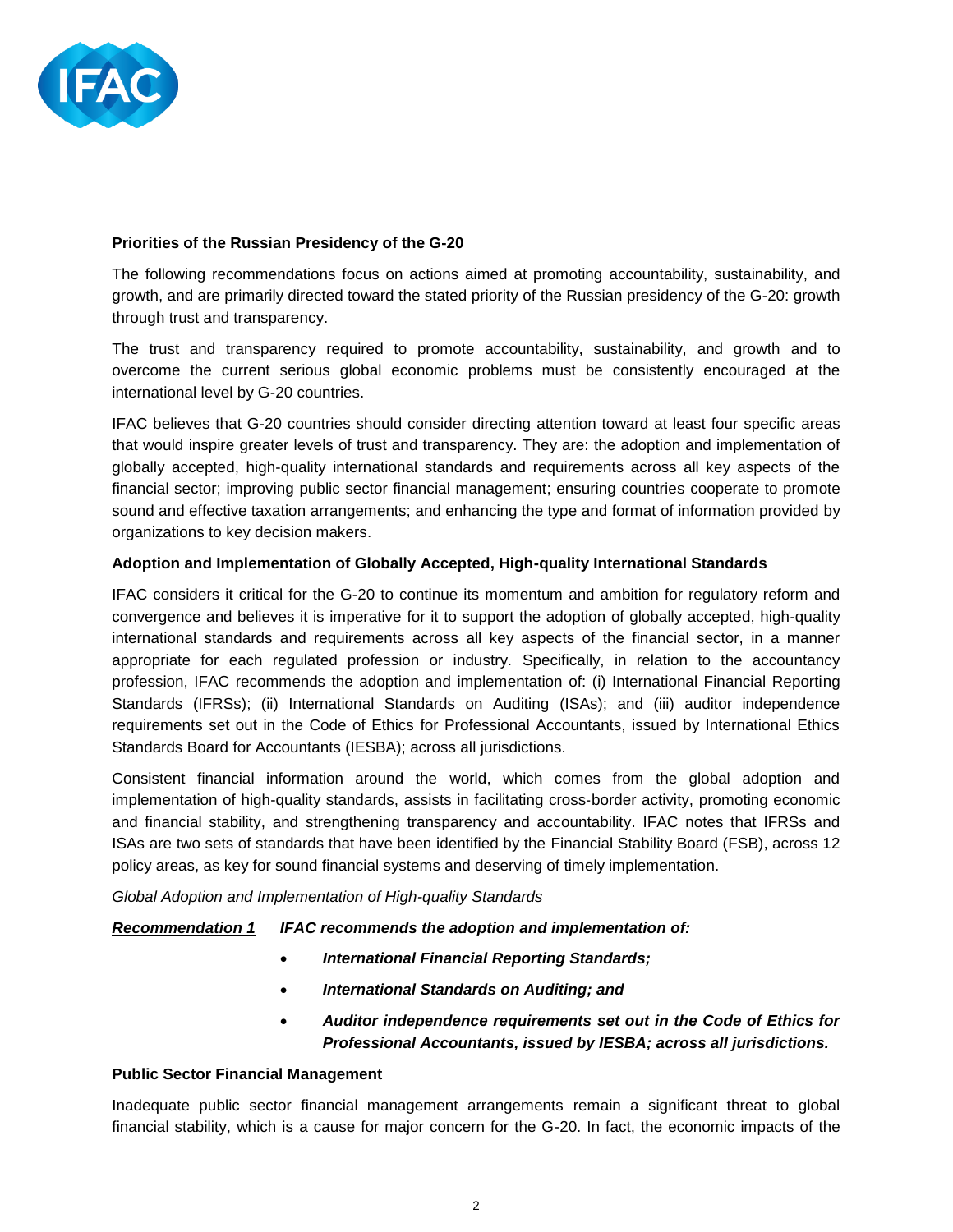

widespread failures of fiscal management in the public sector far exceed the impact of losses incurred by corporate failures in the first decade of this century.

Over several years, IFAC has repeatedly highlighted the deficiencies of many countries' arrangements. The sovereign debt crisis and related government debt issues, potentially affecting many countries around the world and causing instability in the global financial system, have emphasized these deficiencies. Significantly, concerns persist about the ability of governments to meet debt servicing obligations and whether they can maintain current levels and quality of service delivery and meet social benefit program obligations, without raising taxes and contributions or increasing debt to unsustainable levels. Governments' policy decisions often have a significant long-term impact on future inflows and outflows of resources, but often are not appropriately reported and disclosed.

These failures can only be addressed by improving public sector financial reporting—including long-term fiscal sustainability reporting  $2$  —and transparency and, critically, by examining and updating the institutions for fiscal management that fail to create either the constraints or the incentives for governments to manage their finances in a manner that protects both the public interest and investors in government debt. Institutional reform must focus of a number of important issues: (i) high-quality and timely accrual-based financial reporting; (ii) audited financial statements released within six months of year end; (iii) budgeting, appropriations, and reporting on the same accrual basis; (iv) full transparency in fiscal positions ahead of general elections, ensuring that voting is fully informed; and (v) limitations on deficit spending, or at least full transparency around the reasons for deficit spending and explanations of how, over an economic cycle, fiscal balance will be restored.

IFAC is of the view that:

- urgent and fundamental work is needed to consider the nature of the institutional changes that are required to protect the public and investors in government bonds;
- only through a high-quality, robust, and effective accrual-based financial reporting system can all government assets, liabilities (including debt), commitments, and contingencies be appropriately recorded, reported, and disclosed, and hence effectively monitored; and
- high-quality and timely accrual-based financial reporting in the public sector can be achieved through the adoption of globally-accepted, high-quality reporting standards developed specifically for the public sector, e.g., the International Public Sector Accounting Standards (IPSASs) issued by the International Public Sector Accounting Standards Board (IPSASB) $3$ .

l

<sup>2</sup> The IPSASB published a Recommended Practice Guideline, *[Reporting on the Long-Term Sustainability of an Entity's](https://www.ifac.org/news-events/2013-07/ipsasb-publishes-first-recommended-practice-guideline-long-term-sustainability-p)  [Finances,](https://www.ifac.org/news-events/2013-07/ipsasb-publishes-first-recommended-practice-guideline-long-term-sustainability-p)* in July 2013. This guideline provides "guidance on reporting on the long-term sustainability of a public sector entity's finances over a specified time horizon in accordance with stated assumptions on policy and demographic and economic variables."

<sup>3</sup> [www.ifac.org/public-sector](http://www.ifac.org/public-sector)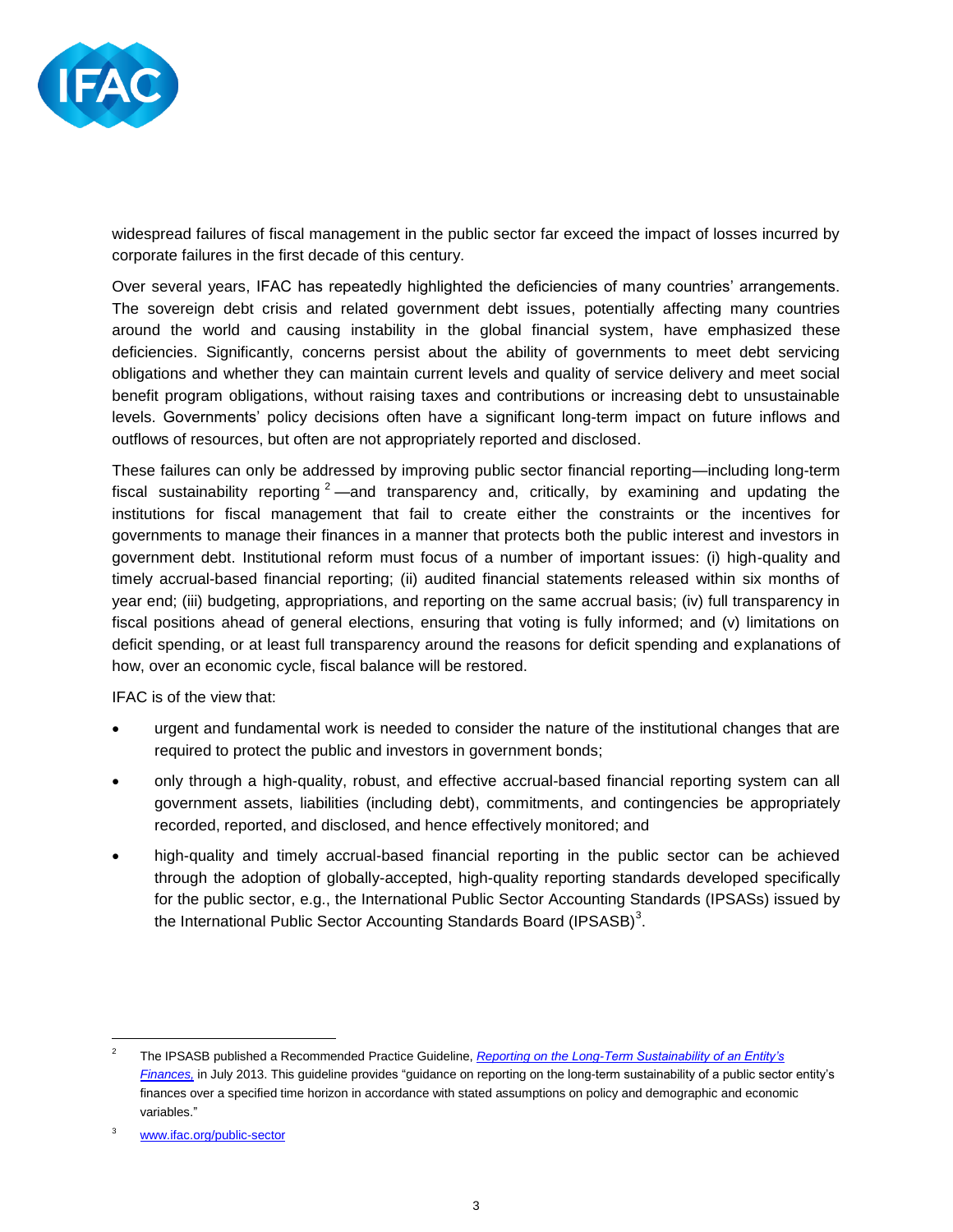

*Urgent and Fundamental Work is Needed to Determine the Nature of Institutional Change Required in Public Sector Financial Management, Transparency, and Accountability*

- *Recommendation 2 IFAC recommends that the G-20 facilitate urgent and fundamental work, to be conducted or commissioned by the Financial Stability Board (FSB), to consider the nature of institutional changes that are needed in public sector financial management to protect the public and investors in government bonds.*
- *Recommendation 3 IFAC encourages the G-20 to make explicit that the FSB's role encompasses public sector arrangements and to establish a working group within the FSB architecture that is specifically tasked with examining enhanced public sector financial reporting, transparency and accountability, including transparency around deficit spending.*

*There is a Need for High-Quality and Timely Accrual-Based Financial Reporting in the Public Sector*

*Recommendation 4 IFAC recommends that the G-20 actively encourage and facilitate the adoption of accrual-based accounting by governments and public sector institutions, which promotes greater transparency and accountability in public sector finances, and allows for monitoring of government debt and liabilities for their true economic implications.*

*International Public Sector Accounting Standards should be Adopted and Implemented by Governments*

*Recommendation 5 IFAC recommends that the G-20 encourage the FSB to include International Public Sector Accounting Standards as a set of standards key for sound financial systems and deserving of timely implementation.*

### **Taxation Systems**

Taxation is a primary instrument of economic policy; it maximizes the resources available for governments to provide public goods and services and promote employment, production, entrepreneurship, and investment. The level of resources obtained by governments is restricted where citizens and organizations do not fulfill their responsibility to pay the amounts of taxation required, especially where arrangements are used that shift profits and taxation obligations to other jurisdictions.

Sound, effective taxation systems are essential for the functioning of modern societies and economies, and ideally should have clear objectives, promote transparency, and where possible, be simple systems. However, the effectiveness of taxation systems may be undermined where taxation outcomes do not reflect the economic substance of transactions or where tax considerations are the primary justification for the initiation of investments or transactions that otherwise would not take place..

While the operation of taxation systems is the responsibility of national governments, IFAC believes that cooperation between countries, for example, through the use of international treaties and information sharing arrangements, are important to promote the right accountabilities and long term global sustainability and growth. IFAC notes that the G-20 has identified taxation as a priority area and has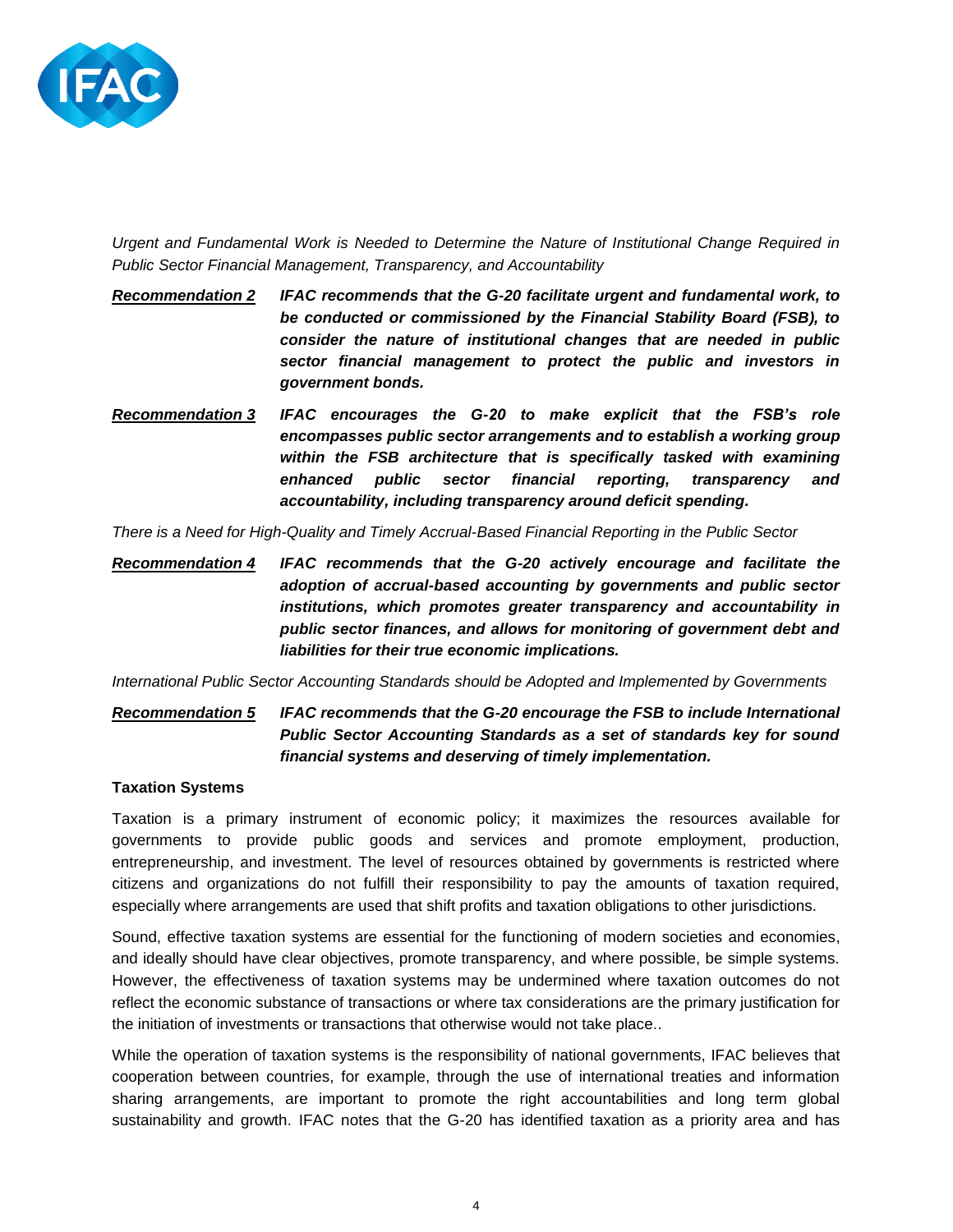

requested that work be undertaken by the Organisation for Economic Co-operation and Development to identify actions that will allow governments to collect the tax revenue they need to serve their citizens.

*There is a Need for International Cooperation to Promote Sound and Effective Taxation Arrangements*

*Recommendation 6 IFAC recommends that by acknowledging the importance of taxation issues and the need for governments to have secure revenue bases, G-20 nations act cooperatively to address issues of base erosion and profit shifting, to ensure:* 

- *income is not artificially allocated away from jurisdictions where real economic activity occurs;*
- *investment decisions are not distorted;*
- *economic activity is not artificially reduced; and*
- *the integrity of taxation arrangements is maintained.*

# **Integrated Reporting**

The financial crisis revealed the need for governments and private sector organizations to better understand how their financial and operating decisions impact all areas of society, and to better report information about these decisions to key stakeholders and society. Furthermore, it highlighted the importance of understanding the long-term considerations of decision making, especially in the capital markets.

IFAC believes that the availability of better information that has a longer-term focus will allow key stakeholders to make appropriate decisions that promote sustainability and growth. This better information will be provided through the use of integrated reporting, which "*demonstrates the linkages between an organization's strategy, governance and financial performance, and the social, environmental and economic context within which it operates*."<sup>4</sup> Arguably, "*by reinforcing these connections, integrated reporting can help business to take more sustainable decisions and enable investors and other stakeholders to understand how an organization is really performing*."<sup>5</sup>

The International Integrated Reporting Council (IIRC)<sup>6</sup> was established with a mission to create a globally accepted integrated reporting framework<sup>7</sup> that incorporates financial, environmental, social, and governance information in a clear, concise, consistent, and comparable format. The reporting framework will assist organizations to provide relevant historical and forward-looking information, which aims to meet the needs of a more sustainable, global economy.

l

[www.theiirc.org](http://www.theiirc.org/)

<sup>5</sup> [www.theiirc.org](http://www.theiirc.org/)

<sup>6</sup> The IIRC represents a collaboration of representatives from a cross-section of leaders from the corporate, investment, accounting, securities, regulatory, academic, and standard-setting sectors, as well as civil society.

<sup>7</sup> In April 2013 the IIRC published for consultation [a draft of the International <IR> Framework;](http://www.theiirc.org/consultationdraft2013/) responses were due in July.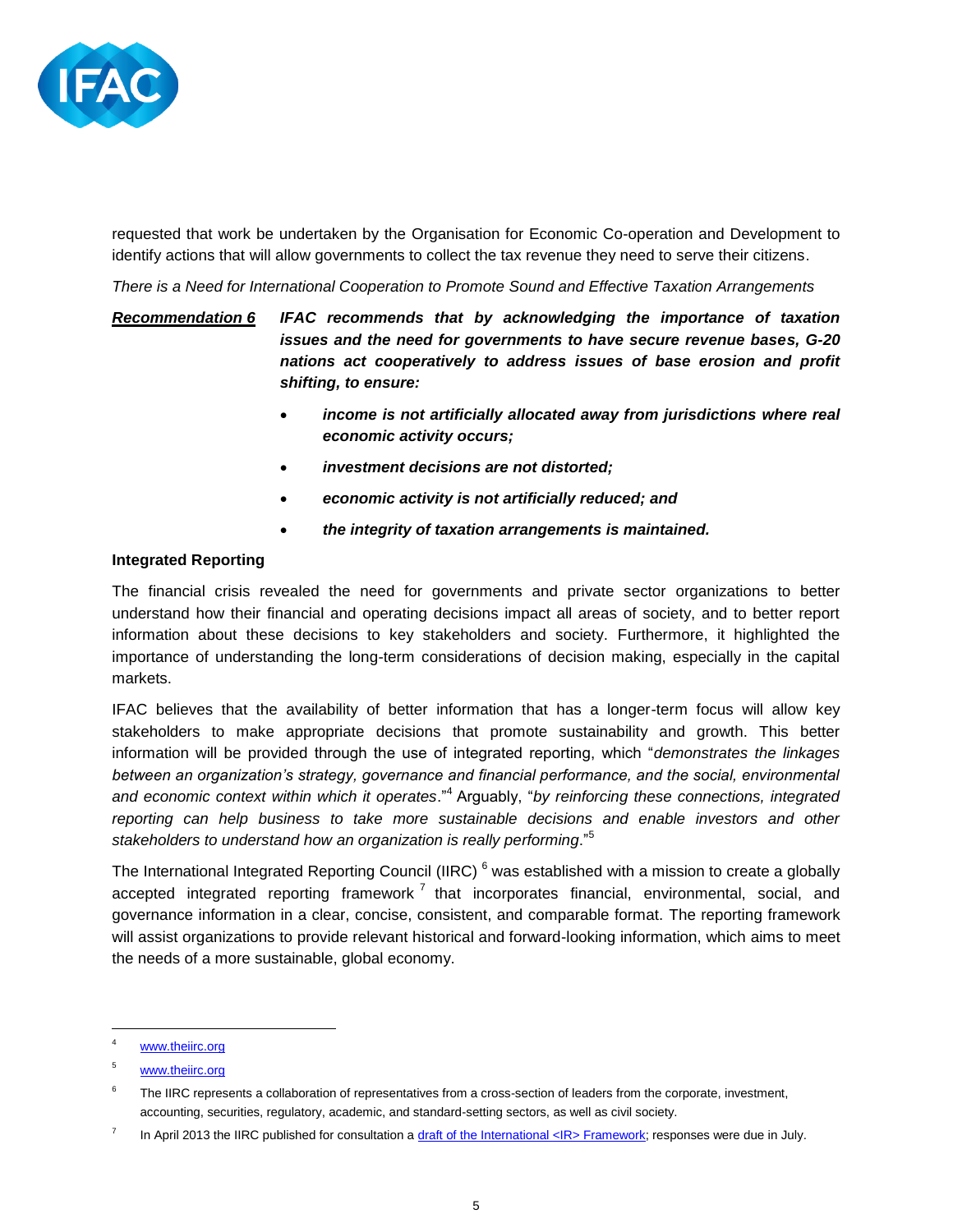

*Enhancing information reported to decision makers*

# *Recommendation 7 IFAC recommends that the G-20 formally signal its support for the work being undertaken by the International Integrated Reporting Council (IIRC) with respect to developing a framework for integrated reporting***.**

Please contact us should you require further information on any of the recommendations included in this letter. IFAC would welcome the opportunity to participate in, or contribute to, activities that aim to progress these recommendations and to assist the G-20 in achieving its objectives.

Yours sincerely,

Fayezul Choudhury Chief Executive Officer